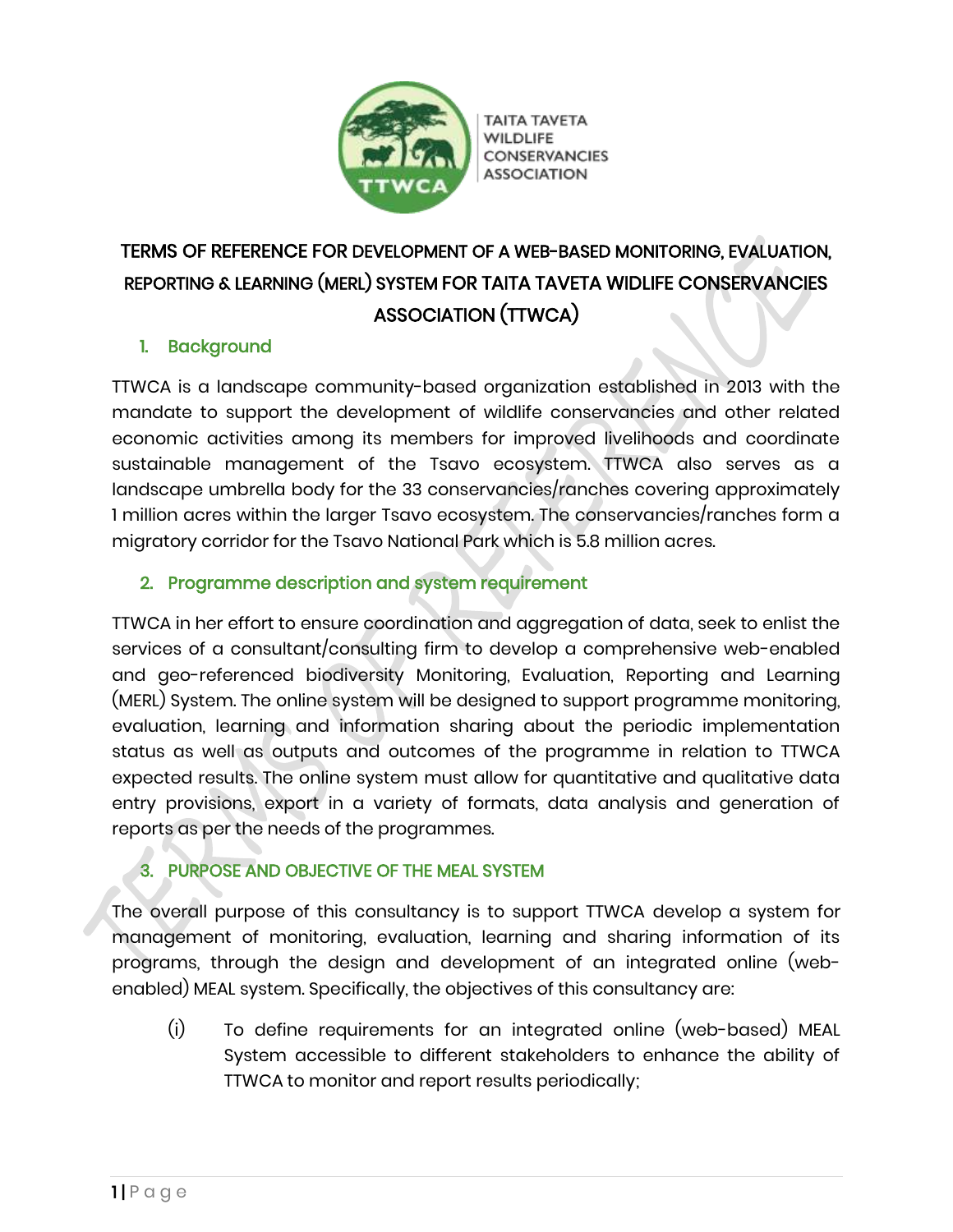- (ii) To design and develop the system as a common tool for reporting and assessing performance and development results;
- (iii) Clearly define roles and responsibilities for the system users with varying level of access
- (iv) To build the capacity of the relevant staff to manage the system on a sustainable basis through specific training, help documents and tutorials.

#### 4. SCOPE OF THE CONSULTANCY.

The scope of work for the assignment can be broken down into three main components as discussed below. However, it should be noted that the terms outlined within this document are a high-level description. It will be the role of the consultant to propose the specific and comprehensive low-level technical requirements for each of the components of the assignment.

#### 4.1 Prototype Model

The consultant will be responsible for defining the requirements of the desired system in consultation with relevant TTWCA staff. In summary, the Consultant will be expected, among other duties, to:

- **Establish requirements of the new system based on the TTWCA** programme results and consultation with relevant staff.
- Identify possible linkages with results collected and managed at available IT infrastructure and facilitate a discussion on realizing the links;
- Define roles and responsibilities for the system administrators and users; and
- Develop and present a prototype model for the new system and supporting IT infrastructure.

#### 4.2 Integrated Monitoring, Evaluation, Reporting & Learning (MERL) System

The consultant will assist in developing a user-friendly MERL, accessible to different stakeholders. The system must be designed in a way that all core monitoring and evaluation tasks can be easily undertaken by programme staff. The new system will be a web-based platform with both online and offline capability that contains and tracks down the achievement of performance indicators and targets of major planning and reporting documents in use by the TTWCA programme such as;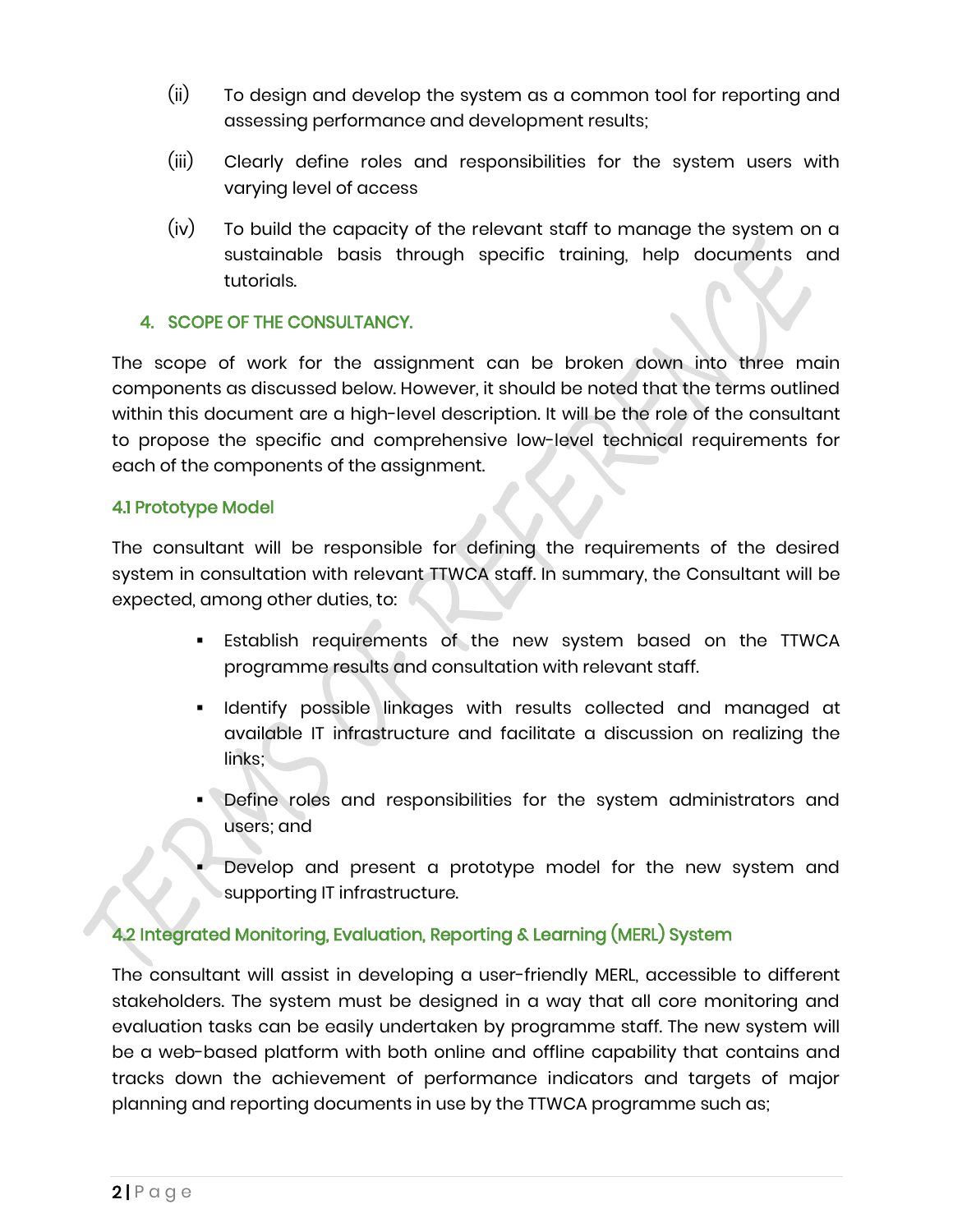- $\checkmark$  The Results Framework;
- ✓ M&E plan;
- ✓ Indicator performance matrix;
- ✓ Programme based budgets;
- ✓ Feedback & response flow chart;
- $\checkmark$  Learning plan.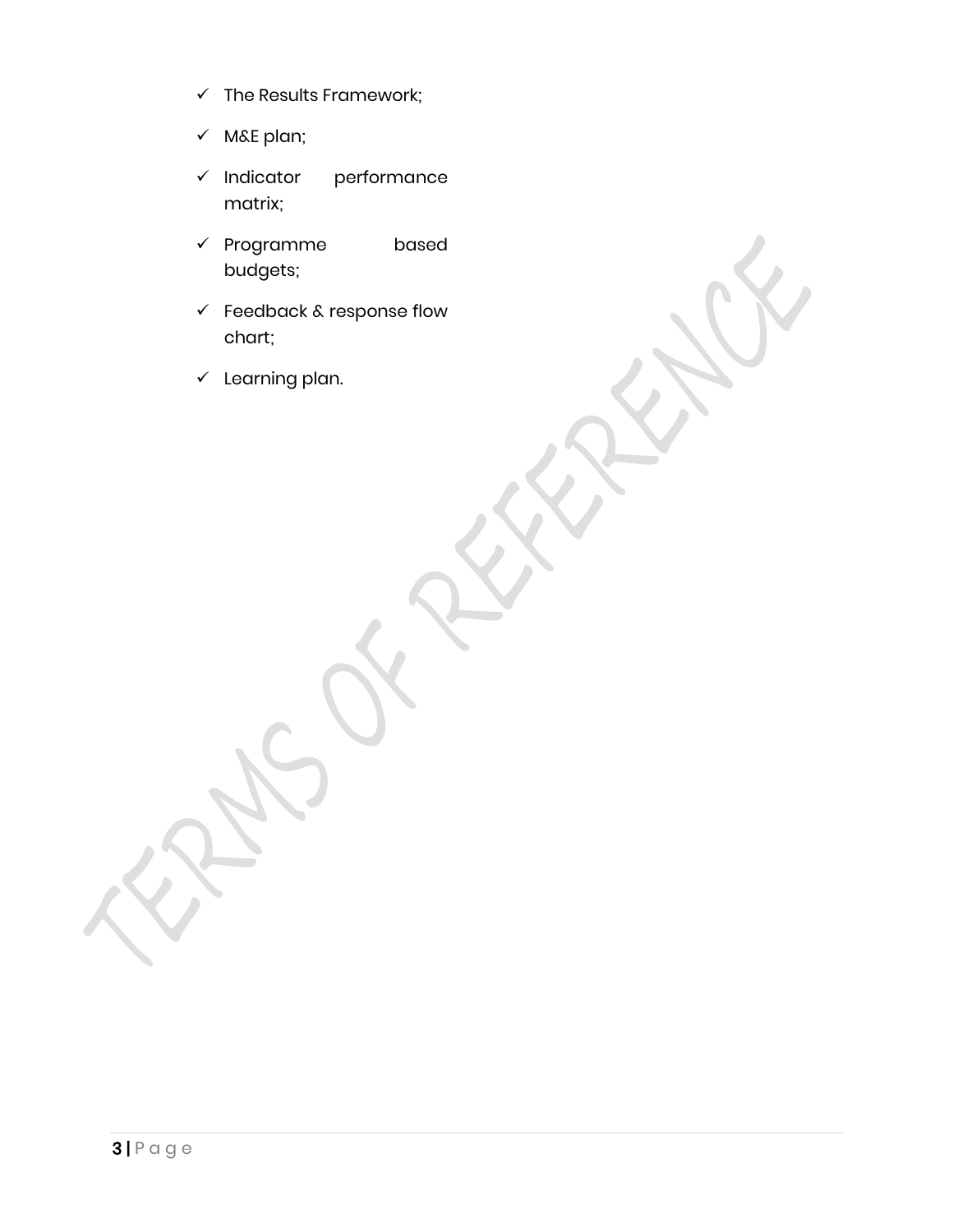The system should contain the logic models of the above documents (outcome and output performance indicators, their targets, budget allocations). It should also allow necessary data entry or importing of data from other information systems and data sources. The system should work both offline and online. The system must have a summary dashboard that is able to display clean data visualization and with summarily statistics of the main programmatic indicators. More specifically, the MERL should have the following functionality.

- (i) Have web-based front-end data entry tools using appropriate and efficient web technologies as well as web-based querying tools for data retrieval;
- (ii) Have relevant import/ export capabilities to pre-designed templates or databases;
- (iii) Display dashboard and summary pages showing data from all available sources, aggregate statistics and summary visuals which illuminate what is and is not working;
- (iv) Allow users to overlay and/or compare data on activities, outputs, and outcomes with data on programme spending and aggregated results against programme indicators data;
- (v) Provide administrators with intuitive tools for reconciling discrepancies between different data sources, and a clear indication in the event that any link between systems becomes inoperable or offline;
- (vi) Provide administrators with tools for defining core headline indicators and defining the relationship between those indicators and higher-level programme objectives;
- (vii) Provide a database administration module, allowing for advanced user management, with a staggered set of privileges for different users as well as user authorization, tracking/authorizing changes to results hierarchy, database download, online backup and other necessary features; and
- (viii) Capability for integration with other platforms such as Knowledge Management Platform, Membership Management System, livestock management system etc.
- (ix) Provide a high security and a cost effective online effective platform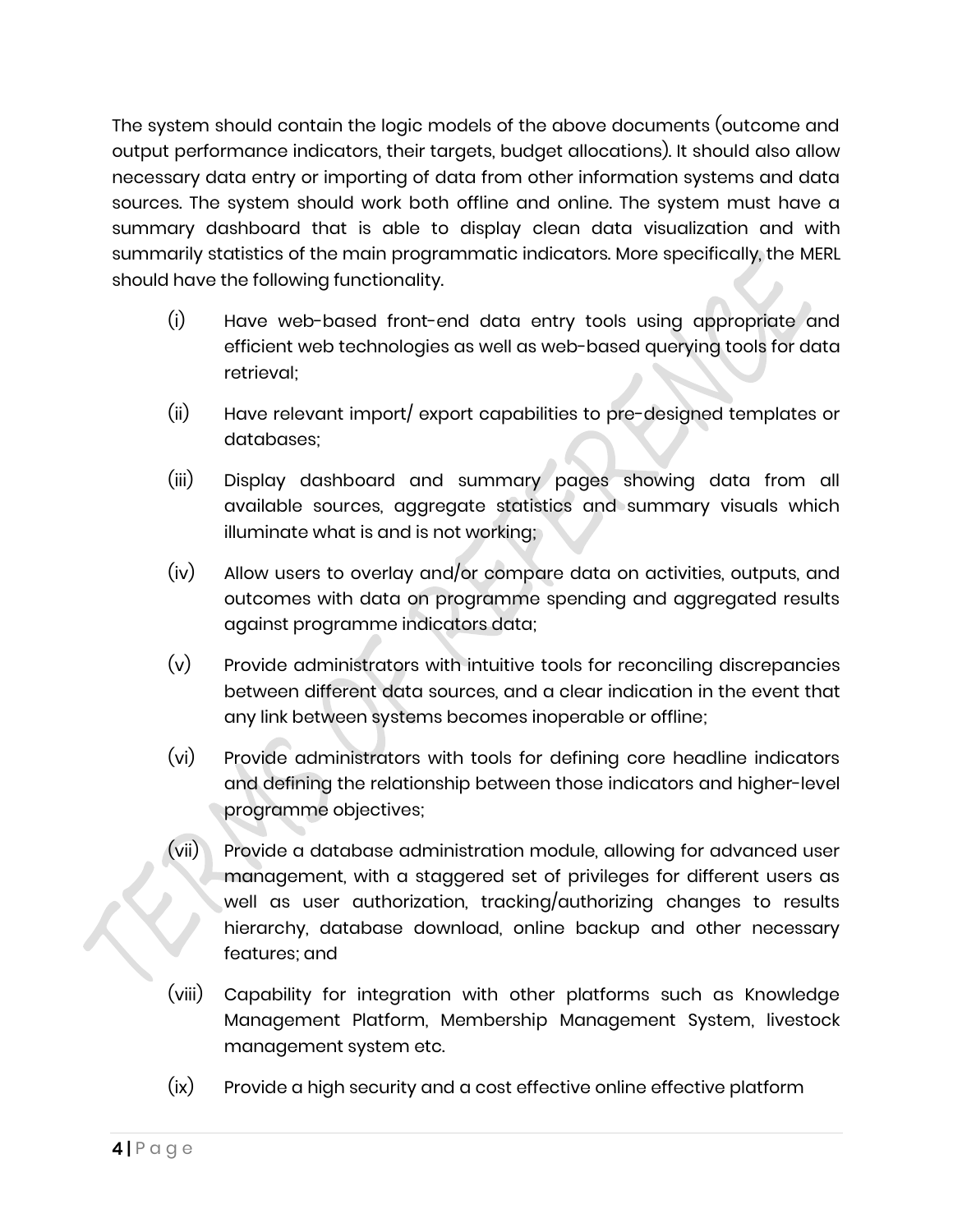- $(x)$  The M & E system must be compatible with windows, Mac and mobile capability
- (xi) Generate notification emails for approaching and past deadlines of periodic data updates/reports with automatic escalations in case of defaults

The end result will be to collect as much raw real-time data as possible, that can be accessed from anywhere, anytime over the internet, then harness role-based user dashboard tools incorporated into the MERL to generate useful information that can be automatically populated onto the TTWCA's website portal.

## 4.3 Training

Sustainability is an important aspect of the assignment and it is important that relevant TTWCA programme staff are fully trained and engaged with the system developed. With this in mind, the consultant will be expected to hold multiple planning and review dialogues with staff in order to ensure that the system is both relevant and useful and that a sustainability plan is in place. All installation steps and steps for linking database systems to the MERL must be documented and communicated to staff clearly. Further to this, the consultant will be expected to:

- (i) Develop guide/manual about the system which shall be shared with **TTWCA**
- (ii) Conduct specific training to relevant staff on each area of the assignment; and ensure relevant staff are in a position to manage all components of the system upon inception and modify them as needs arise.
- (iii) Provide at least six months of free post implementation support to the TTWCA program team

### 5. DELIVERABLES

The following deliverables of the assignment have been identified and will be tied to the release of funds.

- 1) Prototype for MERL developed, shared and agreed upon between the consultant and TTWCA;
- 2) MEAL system and individual modules on it developed and operational and;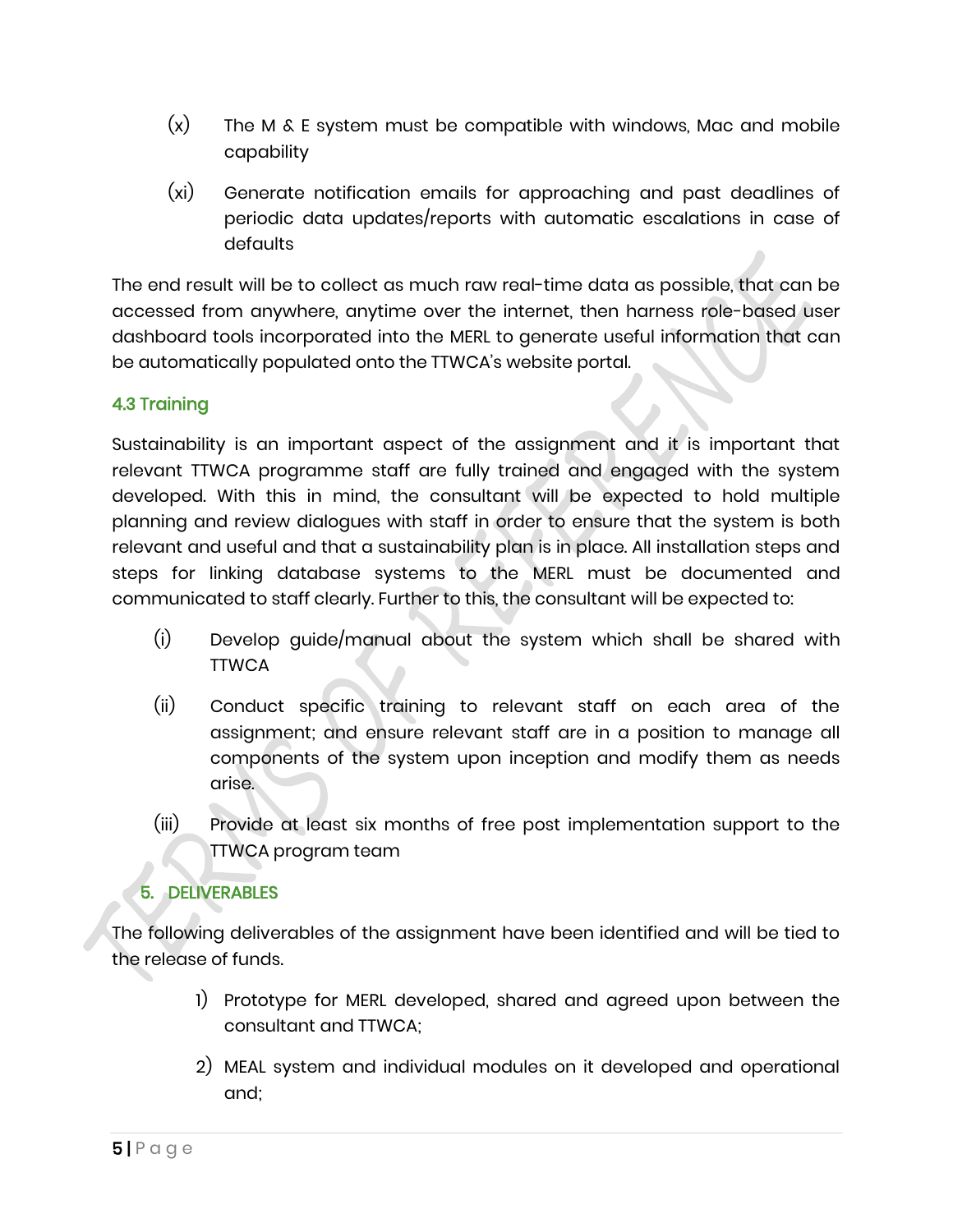3) Staff training, training modules, help systems and technical documents, and handover completed.

#### 6. REPORTING TIME FRAME

The overall Monitoring and Evaluation System development process is expected to take a maximum three months (90 calendar days) from the date of sign off which includes an Inception/Launching workshop, development of the M&E System, training of the project team to operate the system by means of piloting of the system operation. Specifically, the consultant will be expected to deliver the following within the prescribed timelines:

Inception Report – the consultant should produce an Inception Report within 7 days after the contract is signed. The report should provide a clear picture of how the consultant understands the ToRs and intends to achieve the expected tasks.

**Prototype report –** the consultant should present a report determining the requirements of the system and a prototype model within 21 work-days after commencement of the assignment. The report will be presented for validation by TTWCA and incorporate feedback and comments from the discussion.

Completion Report – upon completion of the assignment, the consultant should submit a final completion report. The report should outline all work undertaken, including characteristics of the system developed. Any follow-ups and/or recommendations should also be included in the report.

### 7. REQUIRED SKILLS AND EXPERTISE

The team/firm should have experience in development of web-enabled georeferenced database systems (Minimum five years). The consultant/firm to be selected is preferred to have recognizable experience in the fields of management of environmental information, in particular in the field of biodiversity information management and conservation.

| Position         | Education            | Experience                               |
|------------------|----------------------|------------------------------------------|
| Team Leader / IT | University degree in | Should have proven experience in the     |
| Expert           | IT, computer         | analysis and development of database     |
|                  | science or related   | solutions.                               |
|                  | fields               | At least 7 years' experience, of which a |

The following are key requirement/qualification for the team to be engaged.